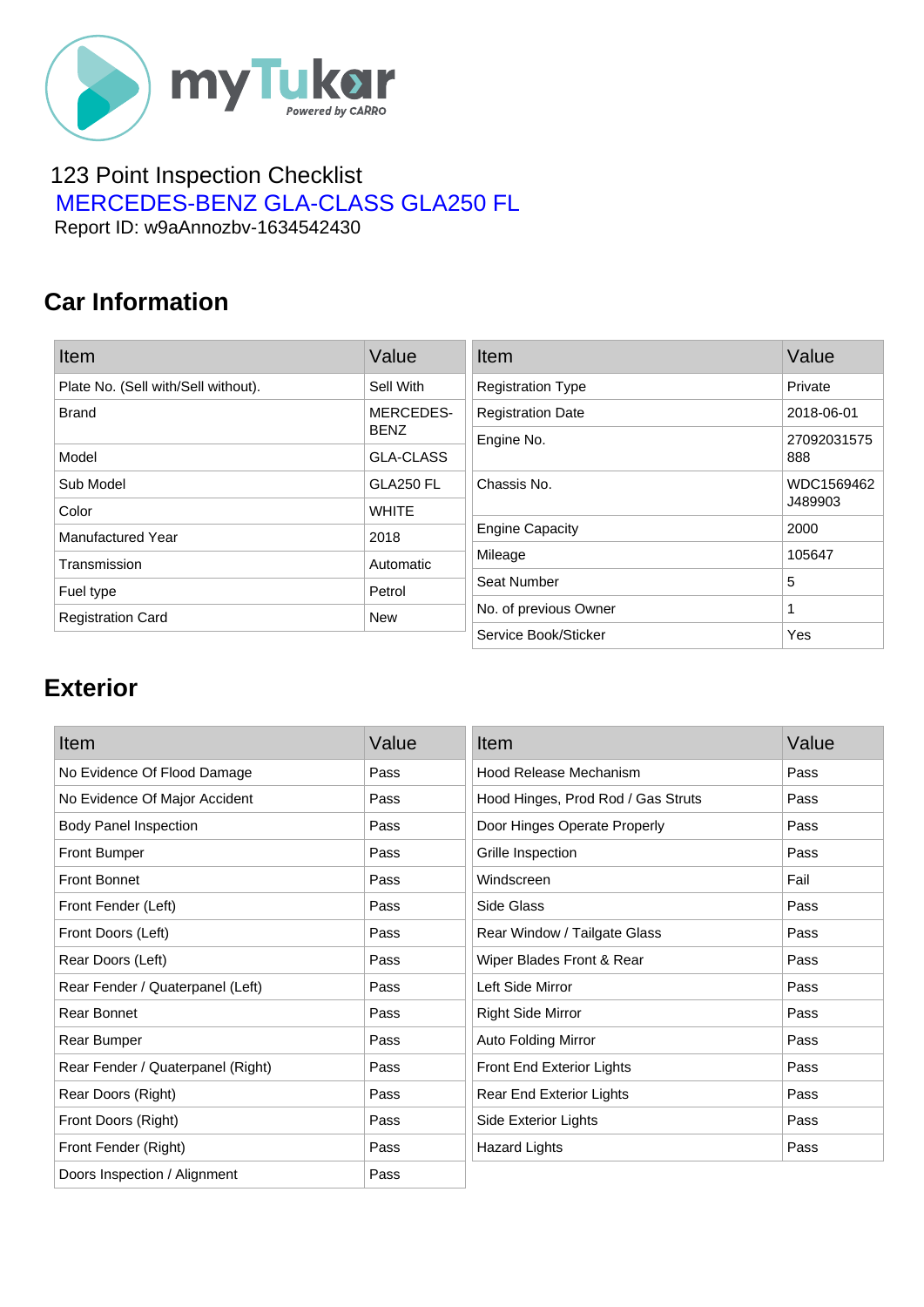# **Interior**

| Item                                 | Value | Item                                         | Value |
|--------------------------------------|-------|----------------------------------------------|-------|
| Airbags                              | 8     | Sun Visors, Vanity Mirror & Light            | Pass  |
| Safety Belts                         | Pass  | Dashboard                                    | Pass  |
| Radio / Cassette / Cd/Dvd Player     | Pass  | Dashboard Drawer                             | Pass  |
| Antenna                              | Pass  | <b>Interior Carpet</b>                       | Pass  |
| Alarm / Theft Deterrent System       | Pass  | <b>Floor Mats</b>                            | Pass  |
| <b>Speakers</b>                      | Pass  | Door Trim & Door Panels                      | Pass  |
| Reverse Camera                       | Pass  | Headlining                                   | Pass  |
| Air Conditioning System              | Pass  | <b>Front Seat</b>                            | Pass  |
| Air Conditioning Switch Panel        | Pass  | <b>Rear Seat</b>                             | Pass  |
| Center Armrest / Console             | Pass  | Seat & Head Restraint Adjustment             | Pass  |
| <b>Front Aircon Vents</b>            | Pass  | <b>Folding Seats</b>                         | Pass  |
| <b>Rear Aircon Vents</b>             | Pass  | <b>Heated Seats</b>                          | N/A   |
| Clock                                | Pass  | <b>Cooled Seats</b>                          | N/A   |
| Tilt / Telescopic Steering Wheel     | Pass  | Sunroof / Moonroof                           | Pass  |
| <b>Steering Wheel Controls</b>       | Pass  | Convertible Top                              | N/A   |
| <b>Steering Wheel Condition</b>      | Pass  | Door Handles                                 | Pass  |
| Horn                                 | Pass  | Push Start Button System                     | Pass  |
| Indicator Light                      | Pass  | <b>Central Locking System</b>                | Pass  |
| <b>Warning Light</b>                 | Pass  | <b>Power Window Controls</b>                 | Pass  |
| <b>Tripmeter And Odometer</b>        | Pass  | <b>Remote Boot Release</b>                   | Pass  |
| Windscreen Wipers Switch             | Pass  | Fuel Cap Release                             | Pass  |
| Rear Window Wiper Switch             | Pass  | Luggage Compartment Trim & Cargo Net         | Pass  |
| <b>Paddle Shifters</b>               | Pass  | Luggage Compartment Light                    | Pass  |
| Interior Courtesy, Dome & Map Lights | Pass  | Luggage Board                                | Pass  |
| <b>Outside Rear View Mirrors</b>     | N/A   | Parcel Shelf / Speaker Board / Tonneau Cover | Pass  |
| Ashtrays                             | Pass  | Jack & Tool Kit                              | N/A   |
| Gear Knob                            | Pass  | Spare Tyre                                   | N/A   |
| Handbrake / Footbrake Lever          | Pass  |                                              |       |

# **Underbody**

| Item                  | Value | Item                             | Value |
|-----------------------|-------|----------------------------------|-------|
| <b>Exhaust System</b> | Pass  | Wheel Covers & Center Caps       | Pass  |
| 4X4 Operation         | Pass  | Rack And Pinion, Linkage & Boots | Pass  |
| Front Tyre (Left)     | Pass  | Control Arms & Ball Joints       | Pass  |
| Rear Tyre (Left)      | Pass  | Tie Rods & Idler Arm             | Pass  |
| Front Tyre (Right)    | Pass  | Sway Bars, Links & Bushings      | Pass  |
| Rear Tyre (Right)     | Pass  | Wheel Alignment                  | Pass  |
| <b>Rims</b>           | Fail  |                                  |       |